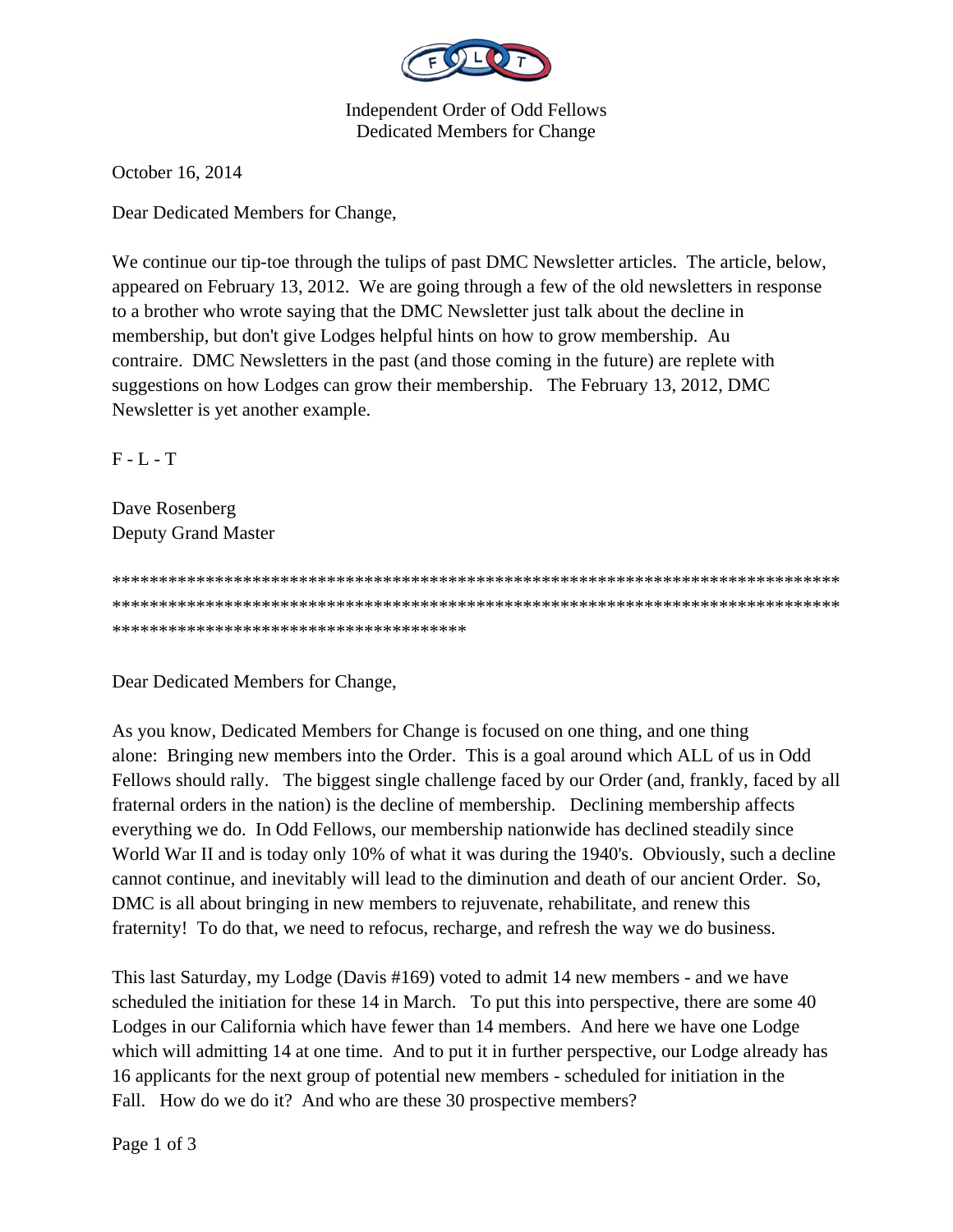

Independent Order of Odd Fellows Dedicated Members for Change

We do it with a relatively simple formula based on three things.

First, we don't make it easy on the prospective new members. We don't admit new members soon after they submit applications. We make them go through a "pledge process" that takes about six months. During this pledge period, they learn about us, we learn about them, and most importantly, they learn about our unique Order. During the process, we have them print out a "pledge book" from our website (you can find it at www.davisoddfellows.com - the pledge book is on the home page, under "downloads"). The pledge book provides useful background information on Odd Fellowship. The pledges are each given a "mentor" who is not their sponsor, and who acts as a big brother or big sister, introducing them to others and answering their questions. The pledges are required to meet and interview a minimum of 13 of our members, and to attend a minimum of 8 of our social meetings and Lodge events. We encourage pledges to join and participate in our committees, planning events for the Lodge and the community. To join our fraternity, the applicants have to earn it.

Second, we focus on community and charitable works. We have found that one of the reasons that new members are attracted to our Lodge is because we actively support the community. So, our Lodge has committees that reach out into the community. We do good works and we are highly visible. We run Bingo games every month, each of which benefits a community group. We organize Breakfast with Santa and also Breakfast with the Bunny for the children and families of our town. We have a Helping Seniors Committee which helps frail seniors with projects in their homes; a Social Services Committee which works with persons with mental health issues, a Planting Trees Committee which plants trees throughout the town, a Community Support Committee which co-hosts events to benefit community and charitable groups. We have a Music and Concerts Committee that puts on monthly music venues at our Lodge for the benefit of musicians and the community, and so on. Helping others is a big draw to our new members. Our members don't just sit within the four walls of our Lodge.

Third, we have a good time together as a fraternity. We have found that people also join our Lodge because we provide a social network for our members. So, we have committees that organize wine trips, bicycle trips, movie nights and game nights at the Lodge, hikes, wine tasting, and the like. We hold an annual OddtoberFest at the Lodge, as well as an annual St. Patrick's Day Party, and an annual Halloween Party. This year, we may start a new tradition with an annual New Year's Eve Party. We have monthly social breakfast meetings. Our last breakfast was attended by over 100 Lodge members and pledges. We have a weekly informal "Lodge Night" where members come by the Lodge to enjoy food, drink and each others' company. We should never forget that our fraternity was founded in the pubs of England.